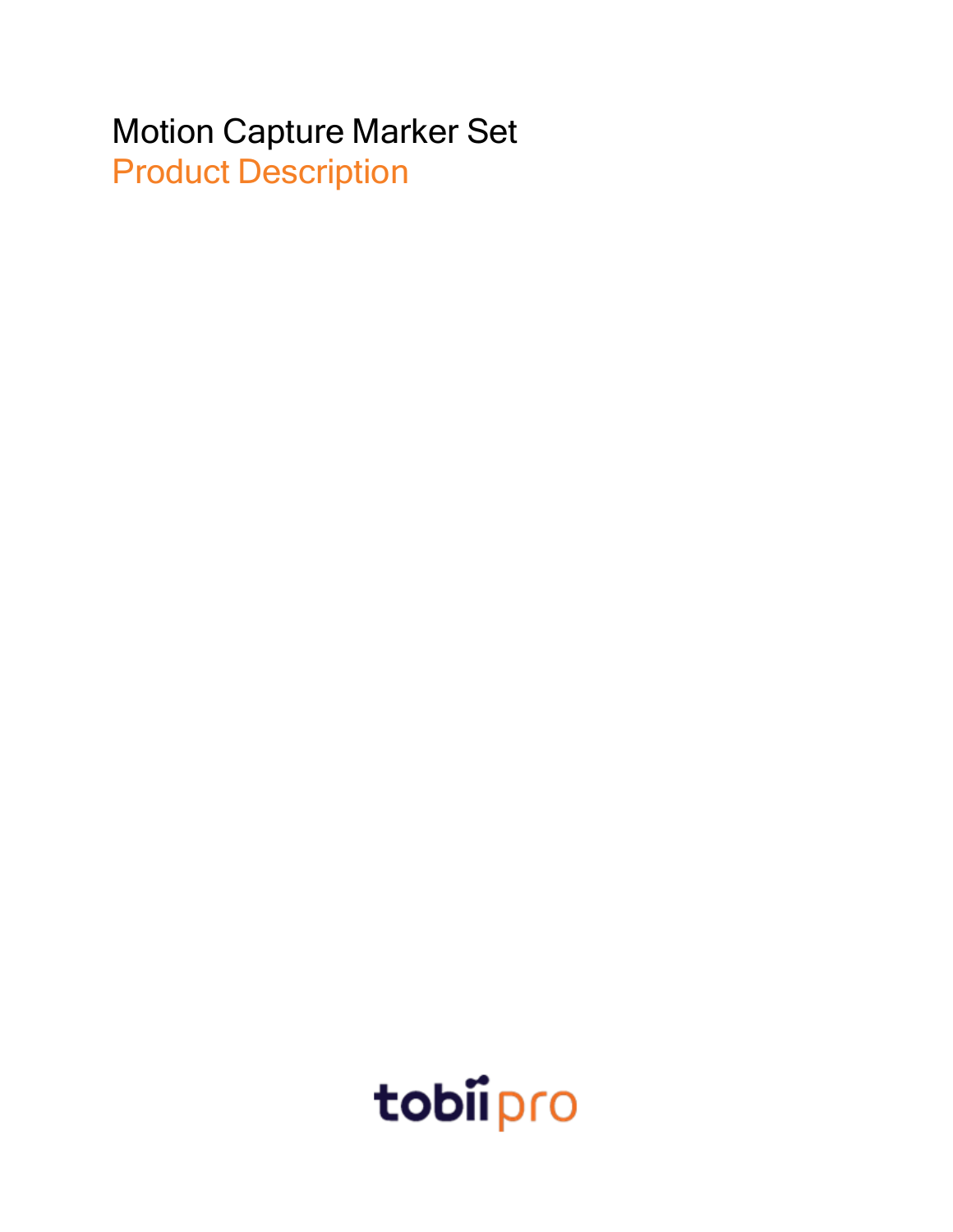#### Motion Capture Marker Set Product Description

v 1.2 January 2022 All rights reserved. Copyright © Tobii Pro AB (publ)

The information contained in this document is proprietary to Tobii Pro AB. Any reproduction in part or whole without prior written authorization by Tobii Pro AB is prohibited.

Products that are referred to in this document may be either trademarks and/or registered trademarks of the respective owners. The publisher and the author make no claim to these trademarks.

While every precaution has been taken in the preparation of this document, the publisher and the author assume no responsibility for errors or omissions, or for damages resulting from the use of information contained in this document or from the use of programs and source code that may accompany it. In no event shall the publisher and the author be liable for any loss of profit or any other commercial damage caused or alleged to have been caused directly or indirectly by this document.

Content subject to change without notice.

Please visit Tobii Pro [Connect](https://connect.tobiipro.com/) for updated versions of this document.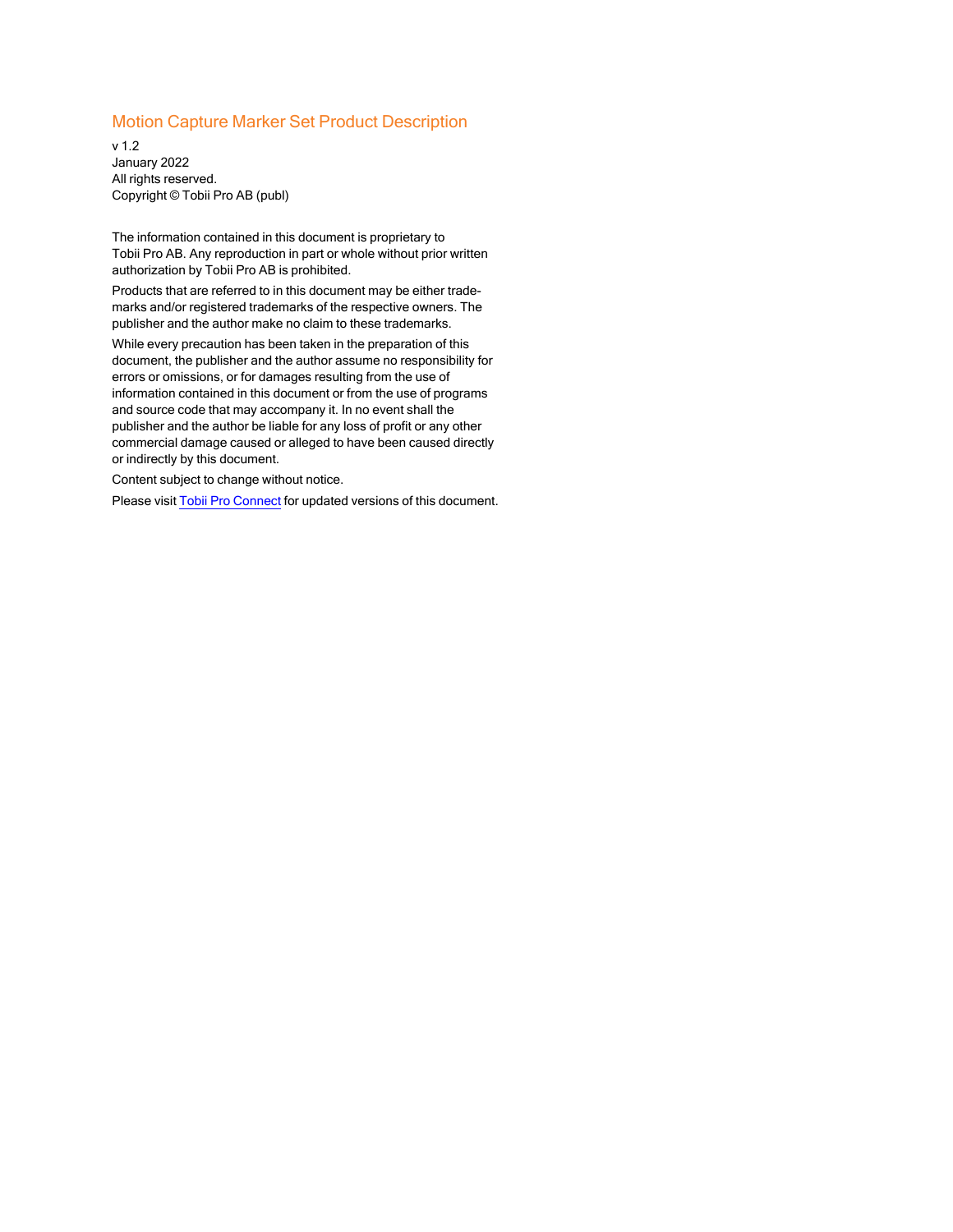# Table of Contents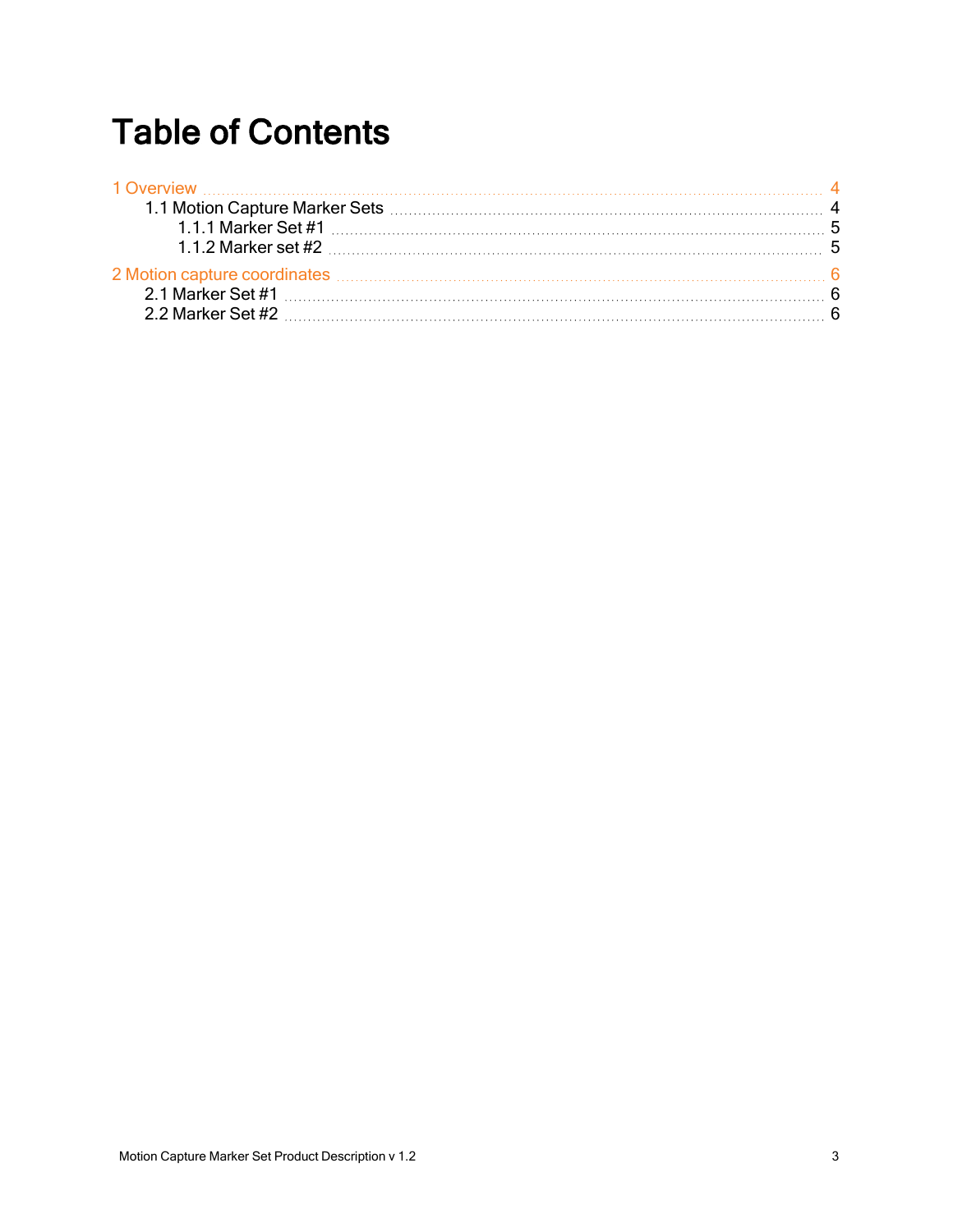# <span id="page-3-0"></span>1 Overview



The Motion Capture Marker set makes it easy to integrate eye tracking data from Tobii Pro Glasses 3 with a motion capture system. For additional information about supported systems, visit our [Motion Capture](https://www.tobiipro.com/product-listing/motion-capture/) product page.

The set consists of marker holders that attach to the side of the Pro Glasses 3 frame. There are three reflective markers on each holder. The motion capture cameras track the movement of these markers as the subject moves around wearing the Pro Glasses 3. This allows you to stream data from both systems into the motion capture software in real time. The eye tracking and gaze vector data can then be visualized and exported to other analysis software, such as MATLAB.

<span id="page-3-1"></span>You can track up to four Pro Glasses 3 at the same time by using multiple marker sets.

## 1.1 Motion Capture Marker Sets

There are two Marker Sets available, each has different geometry between their reflective markers.



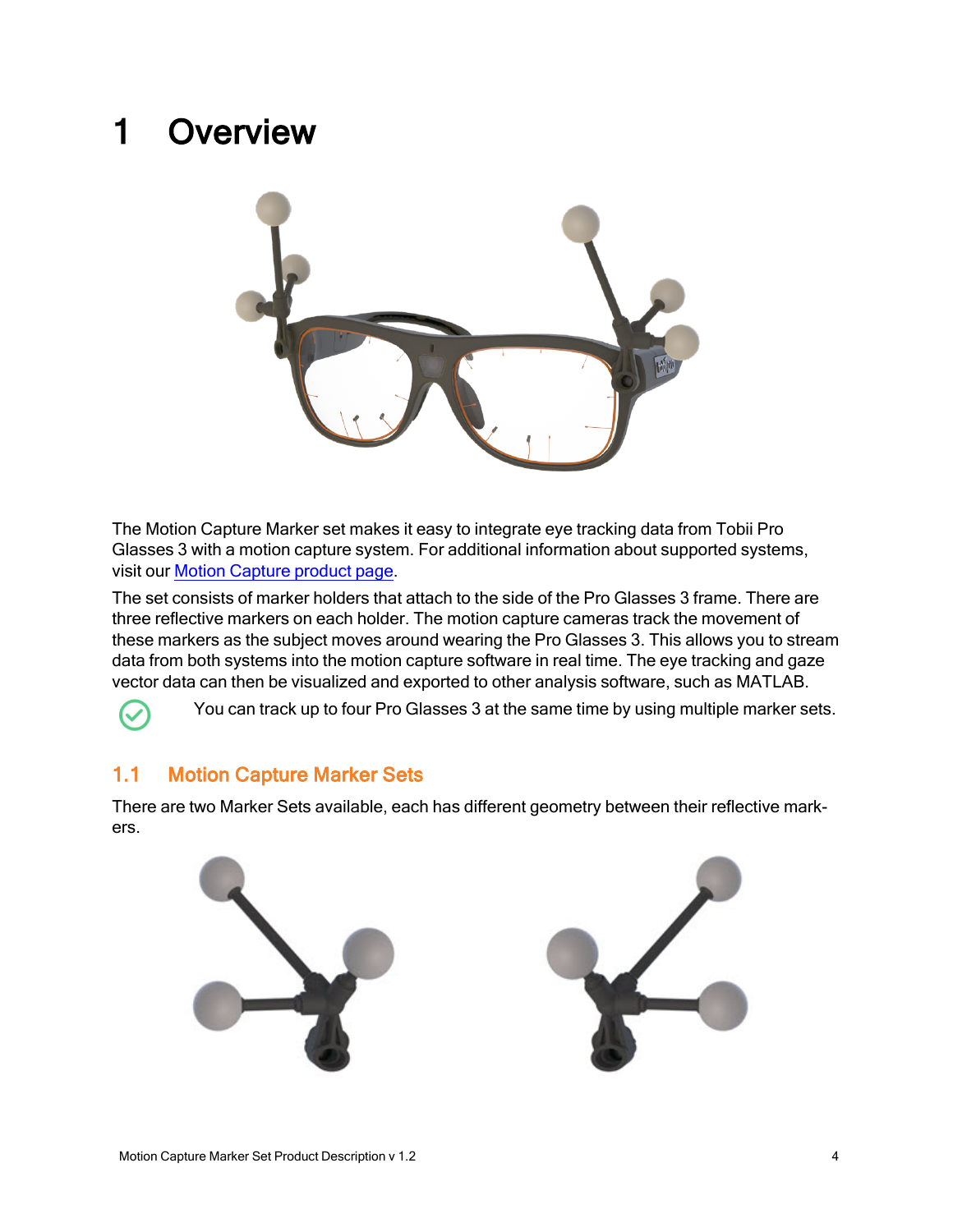### <span id="page-4-0"></span>1.1.1 Marker Set #1

Motion Capture Marker Set #1 contains two holders that mount onto Pro Glasses 3. Each holder consists of three passive, reflective markers with a fixed geometry.

## <span id="page-4-1"></span>1.1.2 Marker set #2

Motion Capture Marker Set #2 enables tracking of two Pro Glasses 3 at the same time when combined with Marker Set #1. The set holds the markers in a different geometry than Marker Set #1. This makes it possible for the motion capture system to distinguish between the different Pro Glasses 3 being tracked.



By combining marker sets, up to four Pro Glasses 3 can be tracked in the same motion capture system.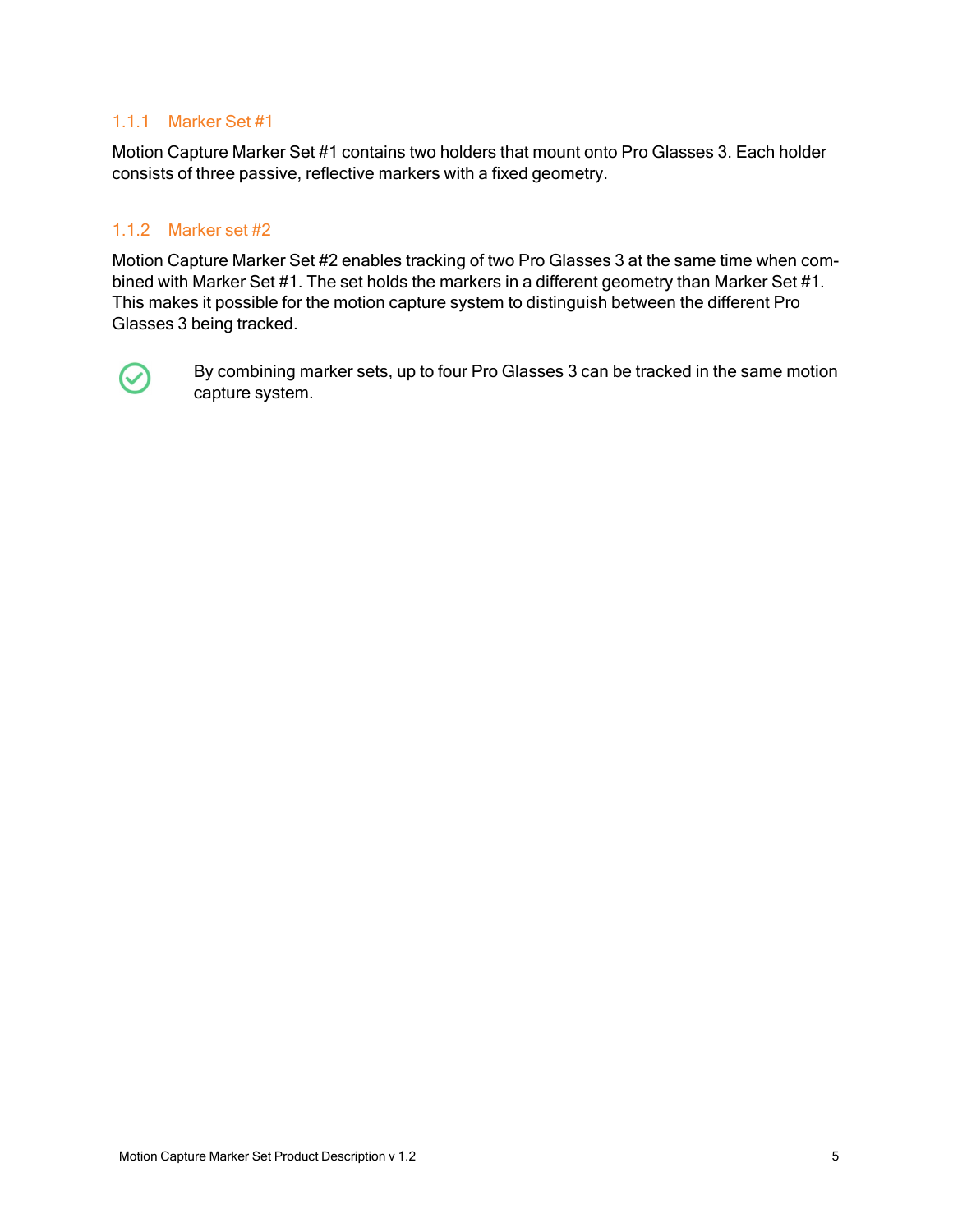# <span id="page-5-0"></span>2 Motion capture coordinates

The coordinates for the reflective markers are listed in the tables below.

## <span id="page-5-1"></span>2.1 Marker Set #1



| R1             | 65.08mm | $129.44$ mm | $-1.86$ mm  | L1             | $-65.08$ mm 29.44mm     | $-1.86$ mm  |
|----------------|---------|-------------|-------------|----------------|-------------------------|-------------|
| R <sub>2</sub> | 82.92mm | $129.44$ mm | $-52.76$ mm | L <sub>2</sub> | $-82.92$ mm $ 29.44$ mm | $-52.76$ mm |
| R <sub>3</sub> | 96.54mm | 10.56mm     | $-18.65$ mm | L <sub>3</sub> | $-96.54$ mm $10.56$ mm  | $-18.65$ mm |

## <span id="page-5-2"></span>2.2 Marker Set #2



| R <sub>1</sub> | 58.25mm  | $156.40$ mm | 19.39mm        | L <sub>1</sub> | $-58.25$ mm $ 56.40$ mm | 19.39mm      |
|----------------|----------|-------------|----------------|----------------|-------------------------|--------------|
| R <sub>2</sub> | 177.39mm | $ 22.49$ mm | $l - 34.84$ mm | $\mathsf{L}2$  | $-77.39$ mm $ 22.49$ mm | $-34.84$ mm  |
| R <sub>3</sub> | 87.14mm  | $11.22$ mm  | $1 - 15.29$ mm | L3             | $1-87.14$ mm $11.22$ mm | $1-15.29$ mm |